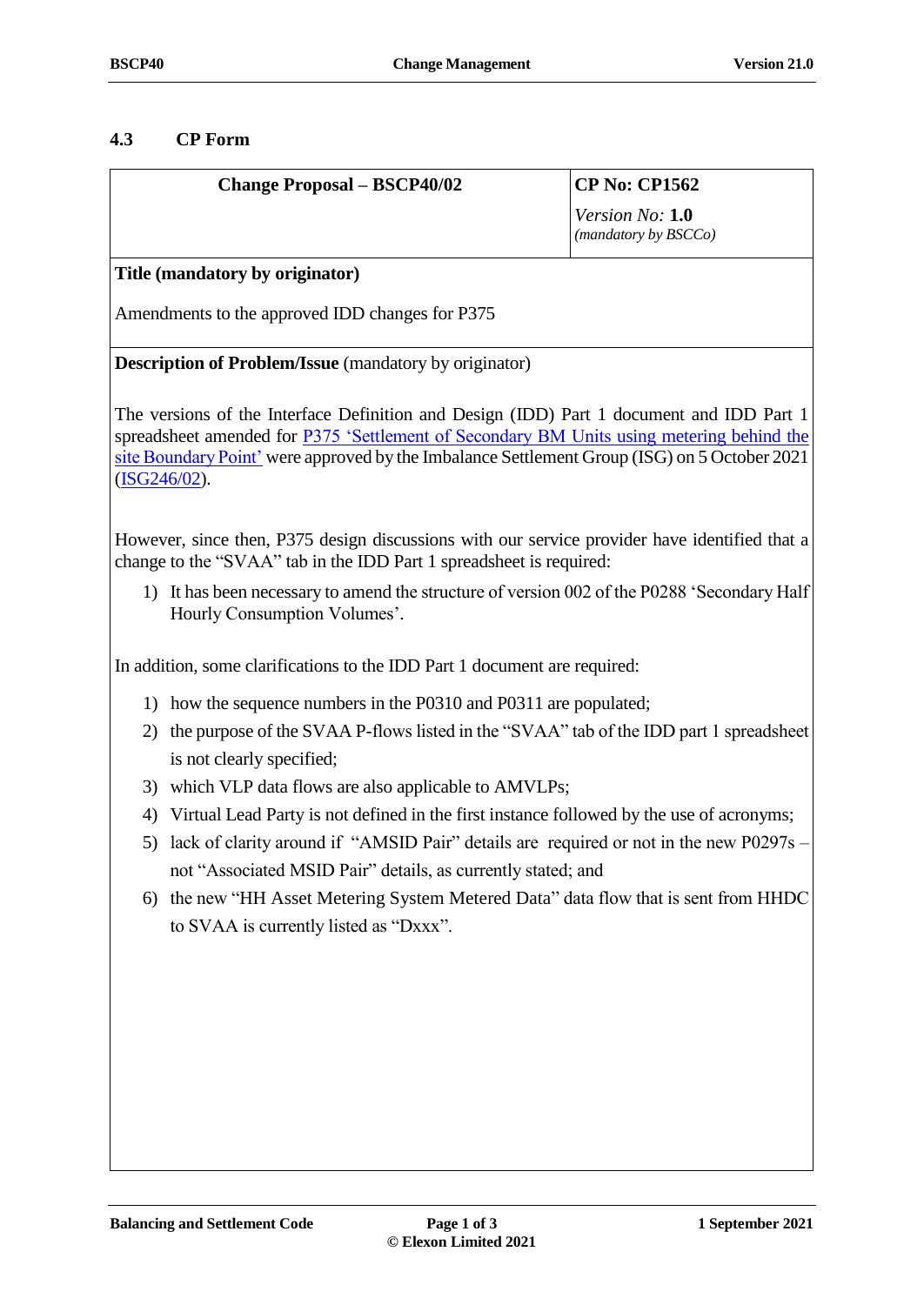# **Proposed Solution (**mandatory by originator)

- 1. Amend the IDD Part 1 spreadsheet
	- i. change the structure of version 002 of the P0288 see Appendix 1 for details
- 2) Amend the IDD Part 1 document to clarify:
	- i. the use of sequence numbers in the P0310 and P0311 (Section 2.2.8);
	- ii. purpose of the SVAA P-flows listed in the "SVAA" tab of the IDD part 1 spreadsheet (Section 3.2.6);
	- iii. that all VLP data flows are also applicable to AMVLPs (in each of the new Pflows);
	- iv. use "VLP" instead of "Virtual Lead Party" (multiple instances);
	- v. that AMSID Pairs are not required in new P0297s; and
	- vi. replace the "Dxxxx" has now been assigned the "DTC D-flow" number "D0390".

**Justification for Change** (mandatory by originator)

These clarifications are required to give AMVLPs and HHDCs a more accurate information of the new data flows that are being introduced through P375.

Furthermore, the IDD Part 1 document and spreadsheet are referenced by BSC Parties and their Party Agent in terms of their interaction with BSC Service Systems, Therefore, it is imperative to ensure both documents are accurate.

**To which section of the Code does the CP relate, and does the CP facilitate the current provisions of the Code?** (mandatory by originator)

[Section O 'Communications Under the Code'](https://www.elexon.co.uk/the-bsc/bsc-section-o-communications-under-the-code/)

# **Estimated Implementation Costs** (mandatory by BSCCo)

Approximately £1000 to update the relevant impacted documents

**BSC Configurable Items Affected by Proposed Solution(s)** (mandatory by originator)

- [NETA Programme, Interface Definition and Design: Part 1 –](https://www.elexon.co.uk/csd/neta-programme-interface-definition-and-design-part-1-interfaces-with-bsc-parties-and-their-agents/) Interfaces with BSC [Parties and their Agents;](https://www.elexon.co.uk/csd/neta-programme-interface-definition-and-design-part-1-interfaces-with-bsc-parties-and-their-agents/) and
- [NETA Programme, Interface Definition and Design Part 1](https://www.elexon.co.uk/csd/interface-definition-and-design-part-1-interfaces-with-bsc-parties-and-their-agents/) spreadsheet: Interfaces with [BSC Parties and their Agents.](https://www.elexon.co.uk/csd/interface-definition-and-design-part-1-interfaces-with-bsc-parties-and-their-agents/)

**Impact on Core Industry Documents or System Operator-Transmission Owner Code**  (mandatory by originator)

This change is not expected to impact any Core Industry Document.

**Related Changes and/or BSC Releases** (mandatory by BSCCo)

- [P375 'Settlement of Secondary BM Units using metering behind the site Boundary](https://www.elexon.co.uk/mod-proposal/p375/)  [Point';](https://www.elexon.co.uk/mod-proposal/p375/) and
- [P433 'Updating the P375 legal text to align with the post-P420 BSC Baseline'.](https://www.elexon.co.uk/mod-proposal/p433/)